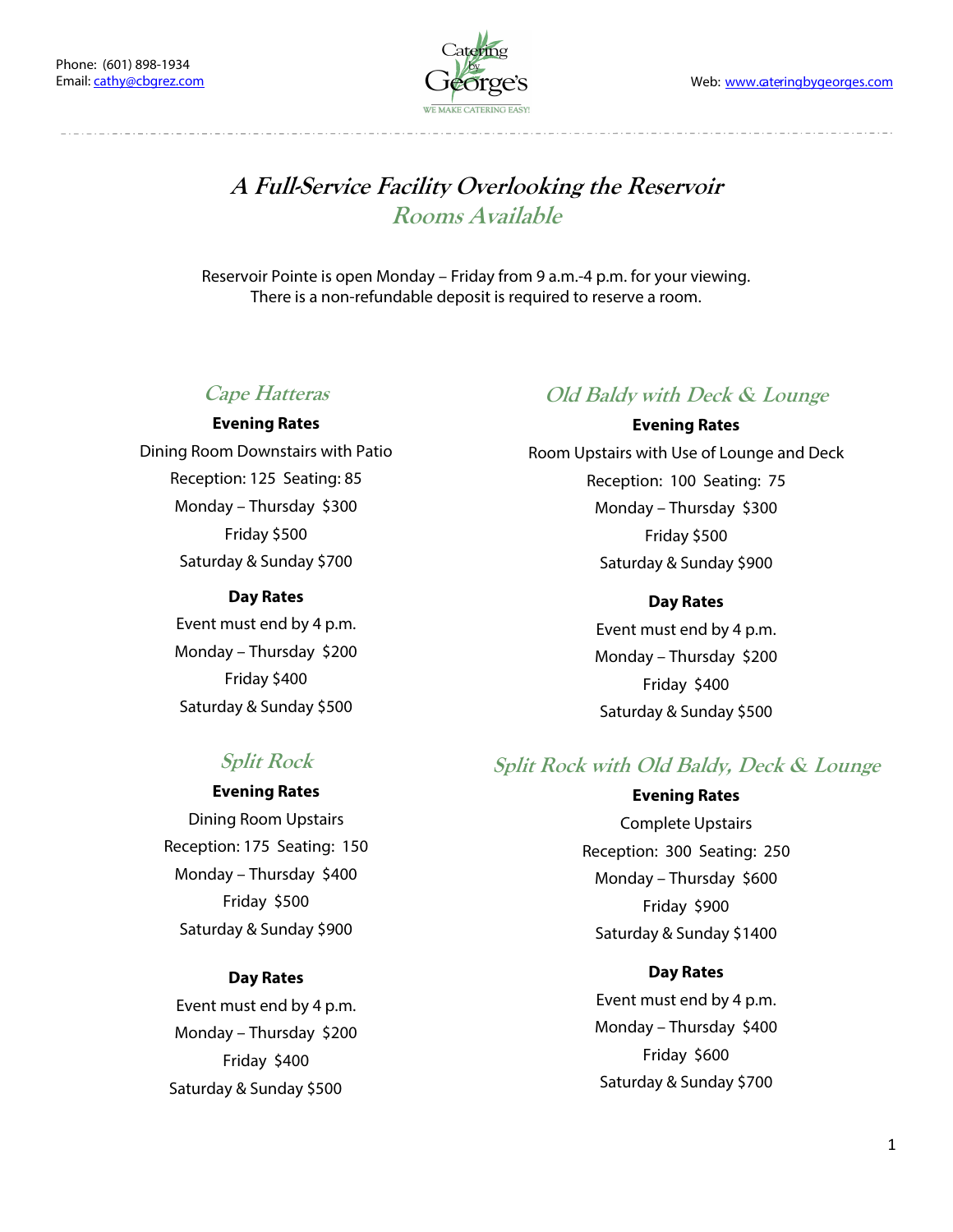

# **Reservoir Pointe Rental Conditions**

- 1. The Reservoir Pointe Facility is available for rental for various group and individual functions. The individual who books the reservation will be held responsible for all liabilities pertaining to the Rental damages, contracted time of rental, all of the guests, and closing procedures.
- 2. The non-refundable deposit fee must be paid to reserve the Reservoir Pointe.
- 3. The renter is fully responsible and liable for all extraordinary clean-up costs and damages to the rented facility, its contents or to the Reservoir Pointe premises. Further, the renter is fully responsible and liable for the cost of replacing any contents or furnishings, which may be removed from the facility during the rental period.
- 4. Rental agreements are for a four-hour time period. The renter will be allowed enter facility two hours prior. Additional hours before and after the scheduled times will be charged \$150.00 per hour to the renter. It will be the responsibility of the renter to vacate the Reservoir Pointe at the end of their schedule time. The individual who books the reservation must be present for the entire time the event takes place. The renter may enter Reservoir Pointe two hours before scheduled event for any decorating purpose; this will not count towards the four hour time period of scheduled event.
- 5. Bands and outside entertainment are admissible but should be controlled to the point of not disturbing other guests using the building or in the general area of the building and adjacent parking lot. No bands, DJ, or speakers will be allowed on the outside patios or decks. Complaints by others in the building or general area may result in termination of the event by the Reservoir Pointe managing agent. Any occurrence or activity, which results in such termination, shall be deemed to be a breach of these conditions by the renter.
- 6. No tape, nails, or tacks may be placed on any of the walls. No Glitter or confetti allowed for decorating. Only battery powered candles are allowed.
- 7. The renter is responsible for removing all possessions and materials brought into the building by the end of the function. Reservoir Pointe will not be responsible for any items that are left behind after close of event by the renter or any of their guests.
- 8. The Reservoir Pointe reserves the right to refuse to lease the facility for any purpose it deems to be detrimental to, or not in the best interests of Reservoir Pointe. It further reserves the right to refuse to rent the facilities on any dates and at any time it deems inappropriate, inconvenient or otherwise unsuitable for rental. No Sorority, Fraternity, or Crawfish Boils will be allowed.
- 9. Alcohol. There can be no alcohol served on the property except by Catering by George's, Inc., which holds an A.B.C. permit to do so. Absolutely no beer, wine, liquor, will be allowed to be brought inside.
- 10. Food. The only caterer allowed to work in the building is Catering by George's. Clients have no access to kitchen areas or facilities including ovens, refrigerators, coolers, icemaker, dishwashers, sinks, etc. There will be a \$150.00 Staff charge for non-catered events. One staff per 50 guests will be provided.